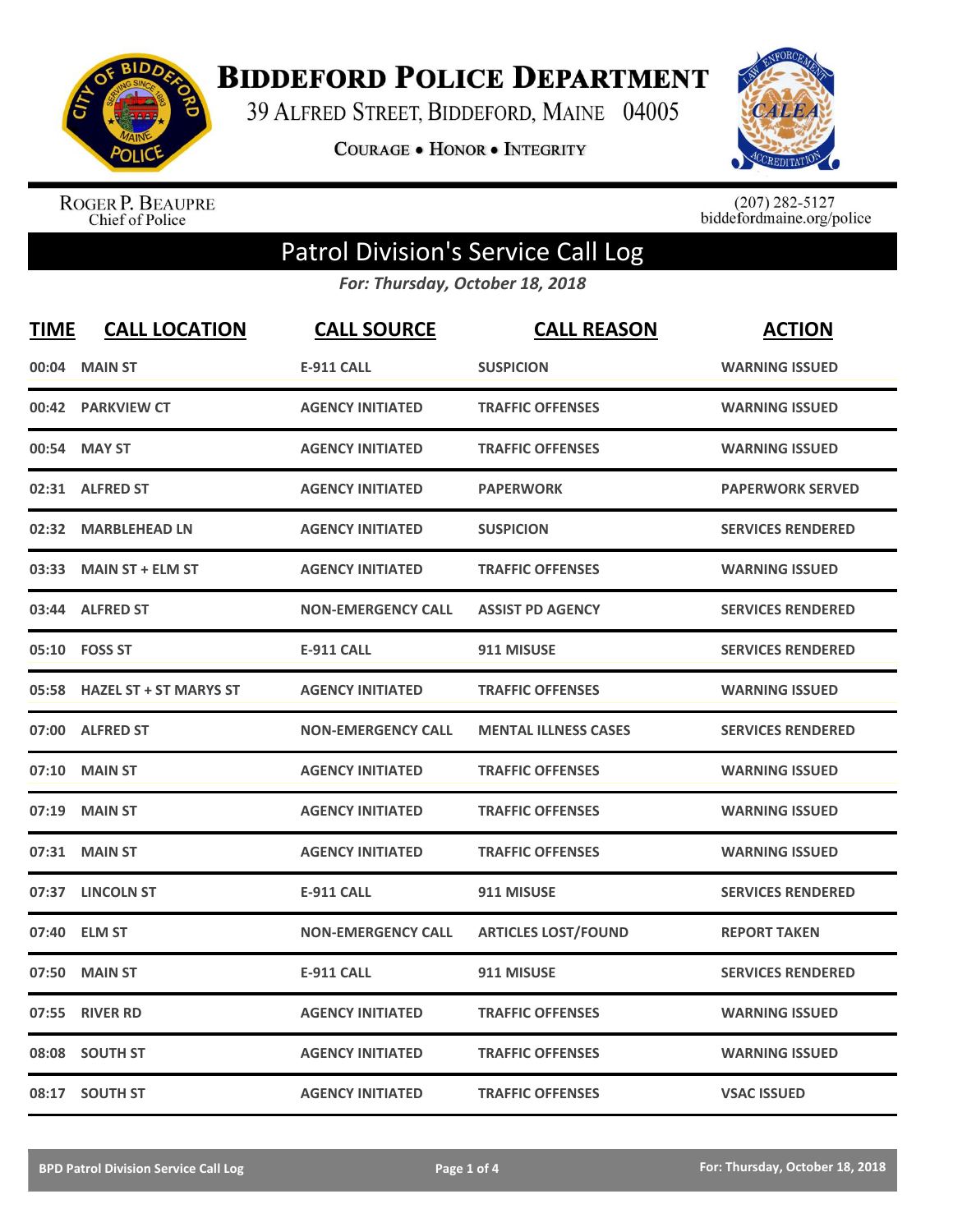| <b>TIME</b> | <b>CALL LOCATION</b>          | <b>CALL SOURCE</b>        | <b>CALL REASON</b>                | <b>ACTION</b>                |
|-------------|-------------------------------|---------------------------|-----------------------------------|------------------------------|
|             | 08:18 SOUTH ST                | <b>AGENCY INITIATED</b>   | <b>PAPERWORK</b>                  | <b>PAPERWORK NOT SERVED</b>  |
|             | 08:25 SOUTH ST                | <b>WALK-IN AT STATION</b> | <b>PAPERWORK</b>                  | <b>SERVICES RENDERED</b>     |
|             | 08:28 ALFRED ST + BOULDER WAY | <b>AGENCY INITIATED</b>   | <b>TRAFFIC OFFENSES</b>           | <b>WARNING ISSUED</b>        |
|             | 08:59 SOUTH ST                | <b>AGENCY INITIATED</b>   | <b>ANIMAL COMPLAINT</b>           | <b>GONE ON ARRIVAL</b>       |
|             | 09:01 POOL ST + LEDGEMERE DR  | <b>AGENCY INITIATED</b>   | <b>TRAFFIC OFFENSES</b>           | <b>WARNING ISSUED</b>        |
|             | 09:19 SOUTH ST                | <b>AGENCY INITIATED</b>   | <b>TRAFFIC OFFENSES</b>           | <b>WARNING ISSUED</b>        |
| 10:03       | <b>BRADBURY ST</b>            | <b>E-911 CALL</b>         | 911 MISUSE                        | <b>WARNING ISSUED</b>        |
|             | 10:11 ALFRED ST               | <b>NON-EMERGENCY CALL</b> | <b>LIQUOR LICENSEE CONFERENCE</b> | <b>SERVICES RENDERED</b>     |
| 10:14       | <b>MASON ST</b>               | <b>AGENCY INITIATED</b>   | <b>ARTICLES LOST/FOUND</b>        | <b>SERVICES RENDERED</b>     |
| 10:46       | <b>DENTAL AVE</b>             | <b>NON-EMERGENCY CALL</b> | <b>ANIMAL COMPLAINT</b>           | <b>SERVICES RENDERED</b>     |
|             | 11:25 FRANKLIN ST             | <b>WALK-IN AT STATION</b> | <b>THEFT</b>                      | <b>REPORT TAKEN</b>          |
| 11:30       | <b>MAIN ST</b>                | <b>NON-EMERGENCY CALL</b> | <b>PARKING COMPLAINT</b>          | <b>PARKING TICKET ISSUED</b> |
|             | 12:15 ALFRED ST               | <b>WALK-IN AT STATION</b> | <b>PAPERWORK</b>                  | <b>PAPERWORK SERVED</b>      |
| 12:15       | <b>ALFRED ST</b>              | <b>AGENCY INITIATED</b>   | <b>TRAFFIC OFFENSES</b>           | <b>VSAC ISSUED</b>           |
|             | 12:22 ALFRED ST               | <b>NON-EMERGENCY CALL</b> | <b>TERRORIZING</b>                | <b>REPORT TAKEN</b>          |
|             | 12:32 SOUTH ST                | <b>AGENCY INITIATED</b>   | <b>PAPERWORK</b>                  | <b>NEGATIVE CONTACT</b>      |
|             | 12:45 MAIN ST                 | <b>NON-EMERGENCY CALL</b> | <b>MENTAL ILLNESS CASES</b>       | <b>TRANSPORT TO HOSPITAL</b> |
|             | 12:50 HILLS BEACH RD          | <b>AGENCY INITIATED</b>   | <b>ANIMAL COMPLAINT</b>           | <b>SERVICES RENDERED</b>     |
|             | 13:37 SOUTH ST                | <b>WALK-IN AT STATION</b> | <b>ESCORTS / RELAYS</b>           | <b>SERVICES RENDERED</b>     |
|             | 13:43 SOUTH ST                | <b>AGENCY INITIATED</b>   | <b>ANIMAL COMPLAINT</b>           | <b>CITATION ISSUED</b>       |
|             | 13:51 GRANITE ST              | <b>NON-EMERGENCY CALL</b> | <b>ANIMAL COMPLAINT</b>           | <b>WARNING ISSUED</b>        |
|             | 13:55 MAIN ST                 | <b>NON-EMERGENCY CALL</b> | <b>TRESPASSING</b>                | <b>SERVICES RENDERED</b>     |
|             | 13:58 ADAMS ST                | <b>NON-EMERGENCY CALL</b> | <b>DISTURBANCE / NOISE</b>        | <b>WARNING ISSUED</b>        |
|             | 14:01 POOL ST                 | <b>NON-EMERGENCY CALL</b> | <b>MESSAGE DELIVERY</b>           | <b>NEGATIVE CONTACT</b>      |
|             | 14:23 MAPLEWOOD AVE           | <b>AGENCY INITIATED</b>   | <b>HARASSMENT</b>                 | <b>REPORT TAKEN</b>          |
|             | 14:28 BIRCH ST                | <b>NON-EMERGENCY CALL</b> | <b>DISTURBANCE / NOISE</b>        | <b>SERVICES RENDERED</b>     |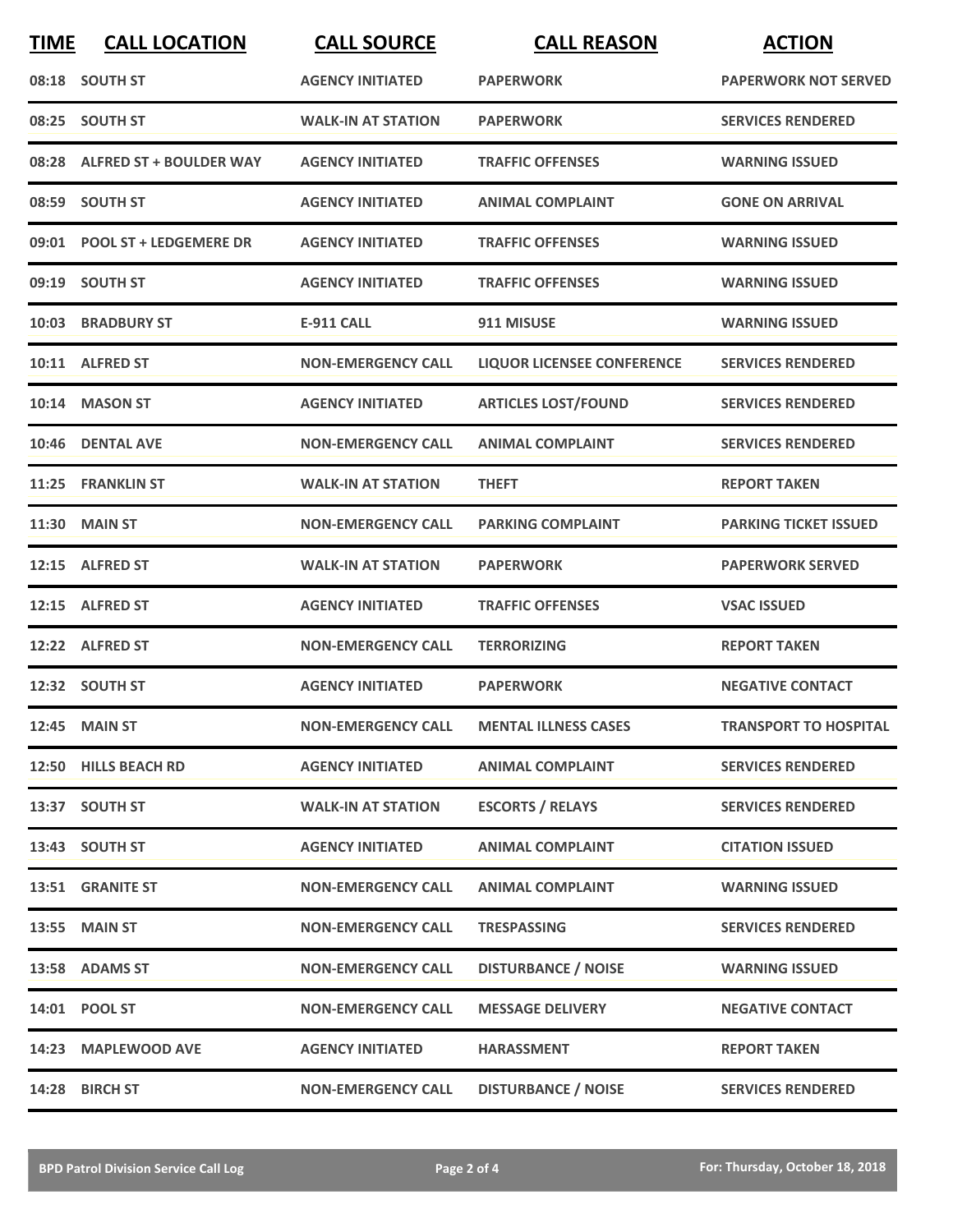| <b>TIME</b> | <b>CALL LOCATION</b>           | <b>CALL SOURCE</b>        | <b>CALL REASON</b>                  | <b>ACTION</b>            |
|-------------|--------------------------------|---------------------------|-------------------------------------|--------------------------|
|             | 14:44 ADAMS ST                 | <b>WALK-IN AT STATION</b> | <b>BURGLARY OF A MOTOR VEHICLE</b>  | <b>REPORT TAKEN</b>      |
|             | 14:57 ELM ST                   | <b>WALK-IN AT STATION</b> | <b>CRIMINAL MISCHIEF</b>            | <b>SERVICES RENDERED</b> |
|             | 15:01 ALFRED ST                | <b>WALK-IN AT STATION</b> | <b>RECOVERED STOLEN PROPERTY</b>    | <b>REPORT TAKEN</b>      |
|             | 15:04 ELM ST                   | <b>NON-EMERGENCY CALL</b> | <b>ANIMAL COMPLAINT</b>             | <b>FIELD INTERVIEW</b>   |
|             | 15:28 MIDDLE ST                | <b>WALK-IN AT STATION</b> | <b>HARASSMENT</b>                   | <b>SERVICES RENDERED</b> |
|             | 16:03 FIRST ST                 | <b>E-911 CALL</b>         | 911 MISUSE                          | <b>NEGATIVE CONTACT</b>  |
|             | 16:18 SOUTH ST                 | <b>NON-EMERGENCY CALL</b> | <b>DISTURBANCE / NOISE</b>          | <b>UNFOUNDED</b>         |
|             | 16:24 TIGER WAY                | <b>E-911 CALL</b>         | 911 MISUSE                          | <b>SERVICES RENDERED</b> |
| 16:33       | <b>MIDDLE ST</b>               | <b>WALK-IN AT STATION</b> | <b>PAPERWORK</b>                    | <b>SERVICES RENDERED</b> |
|             | 16:34 PRECOURT ST + BAKERS WAY | <b>AGENCY INITIATED</b>   | <b>DISABLED VEHICLE</b>             | <b>SERVICES RENDERED</b> |
|             | 16:39 BIRCH ST                 | <b>WALK-IN AT STATION</b> | <b>ANIMAL COMPLAINT</b>             | <b>SERVICES RENDERED</b> |
|             | 16:41 FOREST ST                | <b>NON-EMERGENCY CALL</b> | <b>ARTICLES LOST/FOUND</b>          | <b>SERVICES RENDERED</b> |
|             | 16:45 GREEN ST                 | <b>WALK-IN AT STATION</b> | <b>FRAUD</b>                        | <b>REPORT TAKEN</b>      |
|             | 16:54 MIDDLE ST                | <b>AGENCY INITIATED</b>   | <b>PROTECTION FROM ABUSE SERVIC</b> | <b>PAPERWORK SERVED</b>  |
|             | 17:07 ALFRED ST                | <b>AGENCY INITIATED</b>   | <b>TRAFFIC OFFENSES</b>             | <b>WARNING ISSUED</b>    |
|             | 17:34 ALFRED ST                | <b>AGENCY INITIATED</b>   | <b>COURT ORDERED CHECK IN</b>       | <b>SERVICES RENDERED</b> |
|             | 17:50 SOUTH ST                 | <b>AGENCY INITIATED</b>   | <b>PAPERWORK</b>                    | <b>PAPERWORK SERVED</b>  |
|             | 18:02 POOL ST                  | <b>NON-EMERGENCY CALL</b> | <b>FRAUD</b>                        | <b>SERVICES RENDERED</b> |
|             | 18:03 SACO FALLS WAY           | <b>WALK-IN AT STATION</b> | <b>THEFT</b>                        | <b>REPORT TAKEN</b>      |
|             | <b>18:13 MAIN ST</b>           | <b>E-911 CALL</b>         | <b>SUSPICION</b>                    | <b>NEGATIVE CONTACT</b>  |
|             | 18:16 ALFRED ST                | <b>AGENCY INITIATED</b>   | <b>TRAFFIC OFFENSES</b>             | <b>WARNING ISSUED</b>    |
|             | 18:18 ELM ST                   | <b>AGENCY INITIATED</b>   | <b>THEFT</b>                        | <b>REPORT TAKEN</b>      |
|             | 18:32 FOREST ST + WEST ST      | <b>AGENCY INITIATED</b>   | <b>TRAFFIC OFFENSES</b>             | <b>WARNING ISSUED</b>    |
|             | 19:10 CHAPEL ST                | <b>AGENCY INITIATED</b>   | <b>PAPERWORK</b>                    | <b>PAPERWORK SERVED</b>  |
|             | 21:03 BACON ST                 | <b>AGENCY INITIATED</b>   | <b>PAPERWORK</b>                    | <b>PAPERWORK SERVED</b>  |
|             | 21:50 WILLETT ST               | <b>NON-EMERGENCY CALL</b> | <b>NOISE COMPLAINT</b>              | <b>GONE ON ARRIVAL</b>   |